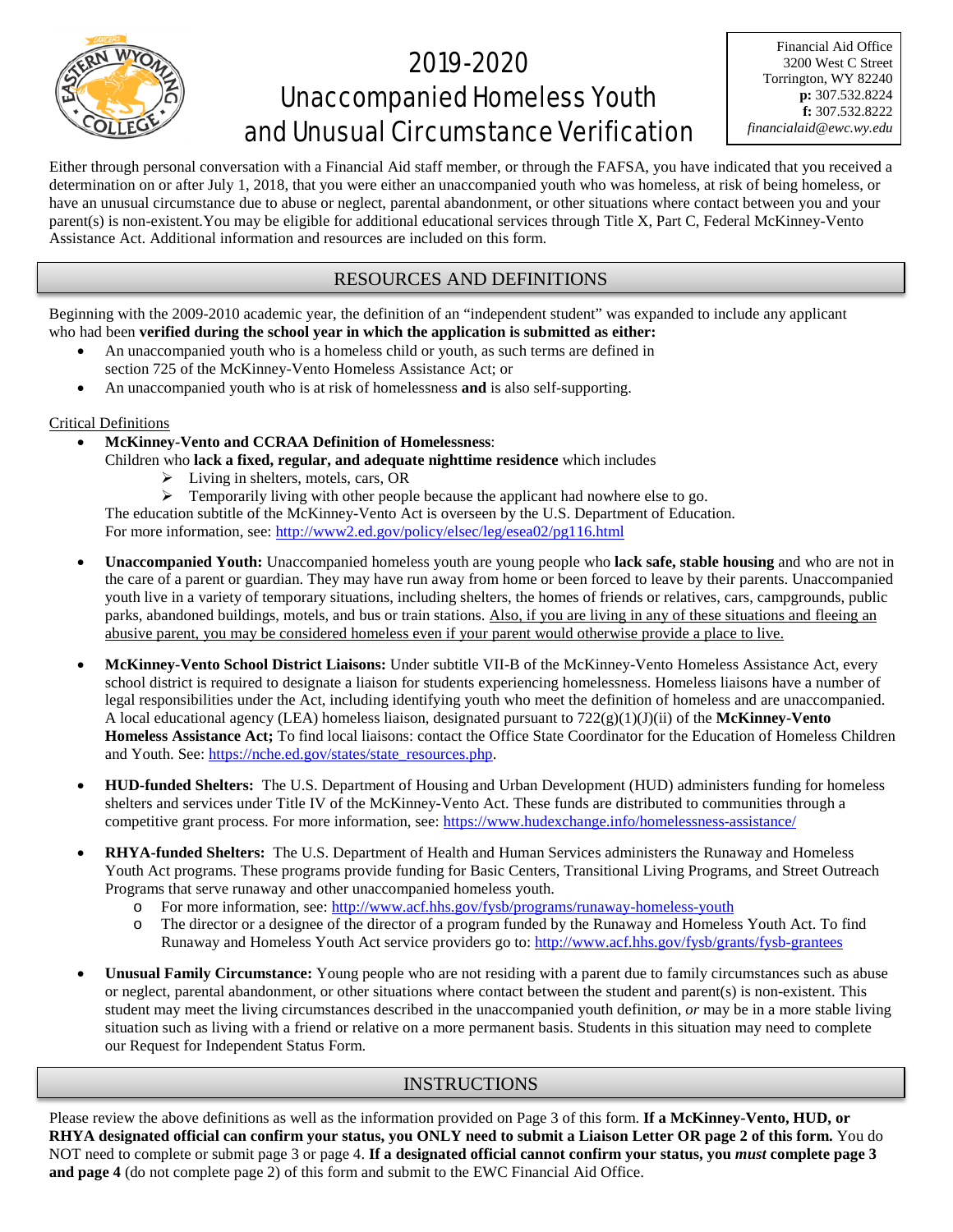

# 2019-2020 Unaccompanied Homeless Youth Verification Form

*For the Purposes of Federal Financial Aid*

# **This form is to be completed by a designated official**

I am providing this letter of verification as a (check one):

A McKinney-Vento School District Liaison

 $\Box$  A director or designee of a HUD-funded shelter *(shelter name)*:

 $\Box$  A director or designee of a RHYA-funded shelter *(shelter name)*:  $\Box$ 

This letter is to confirm that was:

 *Print student name*

- **an unaccompanied homeless youth after July 1, 2018.** *After July 1, 2018, the student listed above was living in a homeless situation, as defined by Section 725 of the*
- *McKinney-Vento Act, and was not in the physical custody of a parent or guardian.*  **an unaccompanied, self-supporting youth at risk of homelessness after July 1, 2018.**
	- *After July 1, 2018, the student listed above was not in the physical custody of a parent or guardian, provides for his/her own living expenses entirely on his/her own, and is at risk of losing his/her housing.*

As per the College Cost Reduction and Access Act (Public Law 110-84), I am authorized to verify this student's living situation. No further verification by the Financial Aid Administrator is necessary. Should you have additional questions or need more information about this student, please contact me at the number listed below.

| Authorized Signature | Date         |
|----------------------|--------------|
| Print Name           | Phone Number |
| Title                |              |
| Agency               |              |

## **Return completed form to:**

**Eastern Wyoming College**

Financial Aid Office 3200 West C Street Torrington, WY 82240 (307) 532-8224 or 1-866-327-8996 Ext 8224 Fax: (307) 532-8222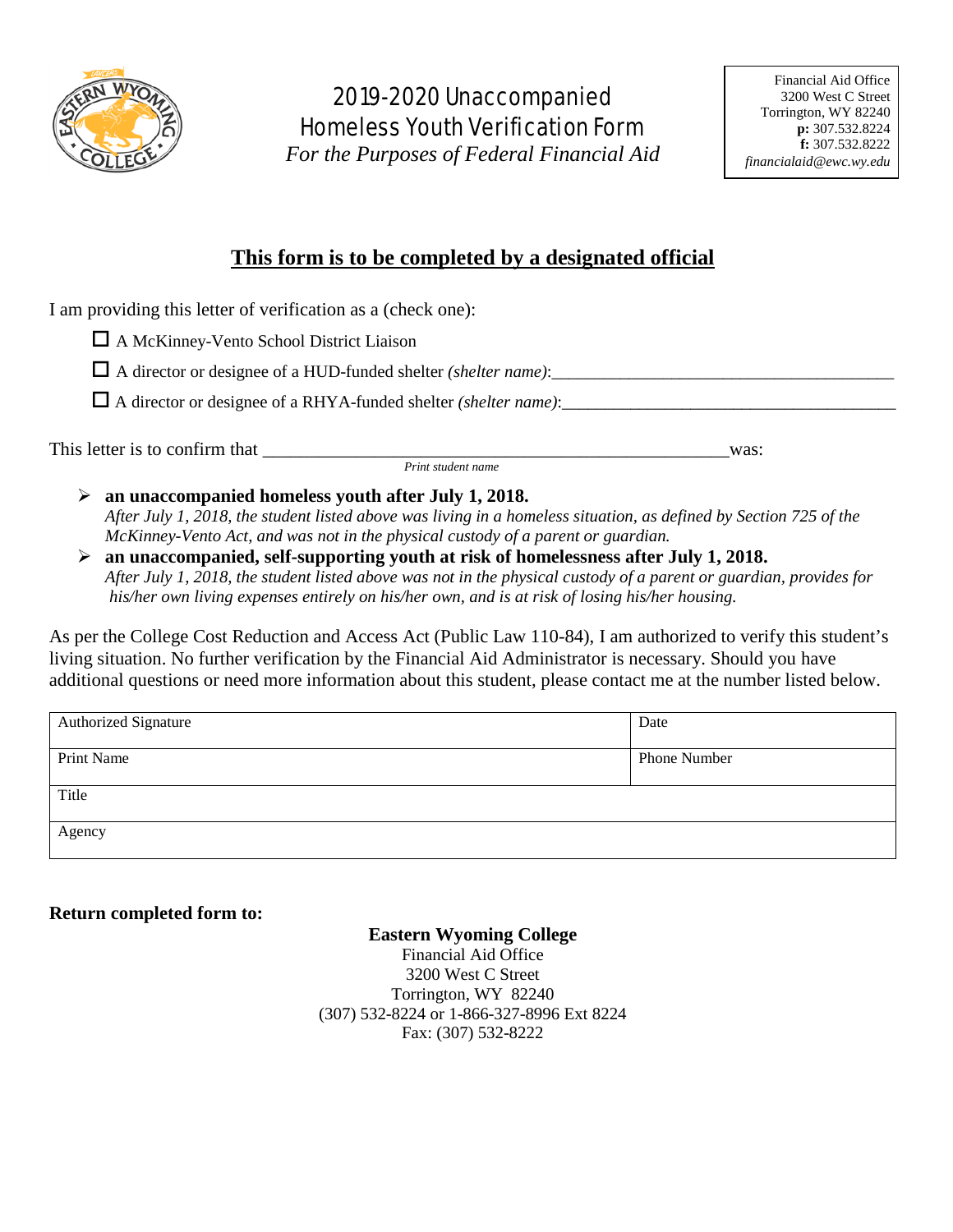

# 2019-2020 Unaccompanied Homeless Youth and Unusual Circumstance Verification

### REQUIRED DOCUMENTATION

Please review the "Resources and Definitions" section. Once you have determined which definition/circumstance most closely relates to your situation, please submit the required documentation for one of the following:

- 1. **A McKinney-Vento, HUD, or RHYA designated official can confirm your status.** If a designated official can verify your status as an unaccompanied homeless youth OR an unaccompanied, self-supporting youth at risk of homelessness on or after July 1, 2018, please submit one of the following:
	- An Unaccompanied Homeless Youth Verification Form (provided on page 2) completed by a designated official, **OR** o *You do NOT have to complete page 3 or page 4 if you utilize this option. Just submit page 2.*
	- A McKinney-Vento Homeless Liaison Letter provided by a designated official. The letter *must* be on official letterhead. You do NOT have to submit this form if you utilize this option. Just submit the letter.
- 2. **A designated official cannot confirm your status.** If a designated official **cannot** verify your status as an unaccompanied homeless youth, an unaccompanied, self-supporting youth at risk of homelessness, *or* as a youth who has an unusual family circumstance, please submit this completed form along with the following:
	- $\Box$  A typed (or neatly hand-written), signed statement that explains in detail to the extreme, the unique, and/or unusual family circumstances that prevent you from obtaining/providing parent information for your financial aid application.
	- $\Box$  A signed statement from a third party who is knowledgeable of your family situation and can verify the reason you are unable to provide your parents' information. Appropriate third-party statements are from clergy, school counselors, teachers or similar professionals. This third party should be someone unrelated to you. The statement should be on **letterhead and should list the person's relationship to you and a contact number.**
	- $\Box$  If you are living with a friend or relative (rather than living on your own), provide a signed statement from that friend or relative confirming your living situation and any knowledge they have about your circumstances. The statement should include the person's relationship to you and a contact number.
	- $\Box$  DO NOT COMPLETE THE UNACCOMPANIED HOMELESS YOUTH VERIFICATION FORM ON PAGE 2.

\* **Please note:** students whose circumstances most closely relate to Option 2 are not guaranteed approval as an Independent Student. Documentation will be reviewed, and the Financial Aid Office may request additional information or an appeal to determine eligibility.

### **PLEASE NOTE: PAGE 3 AND PAGE 4 ONLY NEED TO BE COMPLETED BY STUDENTS WHOSE STATUS CANNOT BE CONFIRMED BY A DESIGNATED OFFICIAL.**

| <b>STUDENT INFORMATION</b>                                                                                                                                              |     |                                  |                              |                                           |  |  |  |  |
|-------------------------------------------------------------------------------------------------------------------------------------------------------------------------|-----|----------------------------------|------------------------------|-------------------------------------------|--|--|--|--|
| M.I.<br>Last Name<br><b>First Name</b>                                                                                                                                  |     |                                  | <b>EWC Student ID Number</b> | Social Security Number (last four digits) |  |  |  |  |
| Current Mailing Address (include apartment number) if you have one                                                                                                      |     |                                  | E-mail Address               |                                           |  |  |  |  |
| City, ST, Zip                                                                                                                                                           |     | Phone Number (include area code) |                              |                                           |  |  |  |  |
| <b>HOUSEHOLD INFORMATION</b>                                                                                                                                            |     |                                  |                              |                                           |  |  |  |  |
| I rent/own my own home.<br>❏<br>List information for the people in your current household. Attach a separate sheet if necessary.<br>I do NOT rent/own my own home.<br>⊔ |     |                                  |                              |                                           |  |  |  |  |
| <b>Full name of household member</b>                                                                                                                                    | Age | <b>Relationship to student</b>   |                              | College attending/employer                |  |  |  |  |
|                                                                                                                                                                         |     | Self                             |                              | EWC                                       |  |  |  |  |
|                                                                                                                                                                         |     |                                  |                              |                                           |  |  |  |  |
|                                                                                                                                                                         |     |                                  |                              |                                           |  |  |  |  |
|                                                                                                                                                                         |     |                                  |                              |                                           |  |  |  |  |
|                                                                                                                                                                         |     |                                  |                              |                                           |  |  |  |  |
|                                                                                                                                                                         |     |                                  |                              |                                           |  |  |  |  |